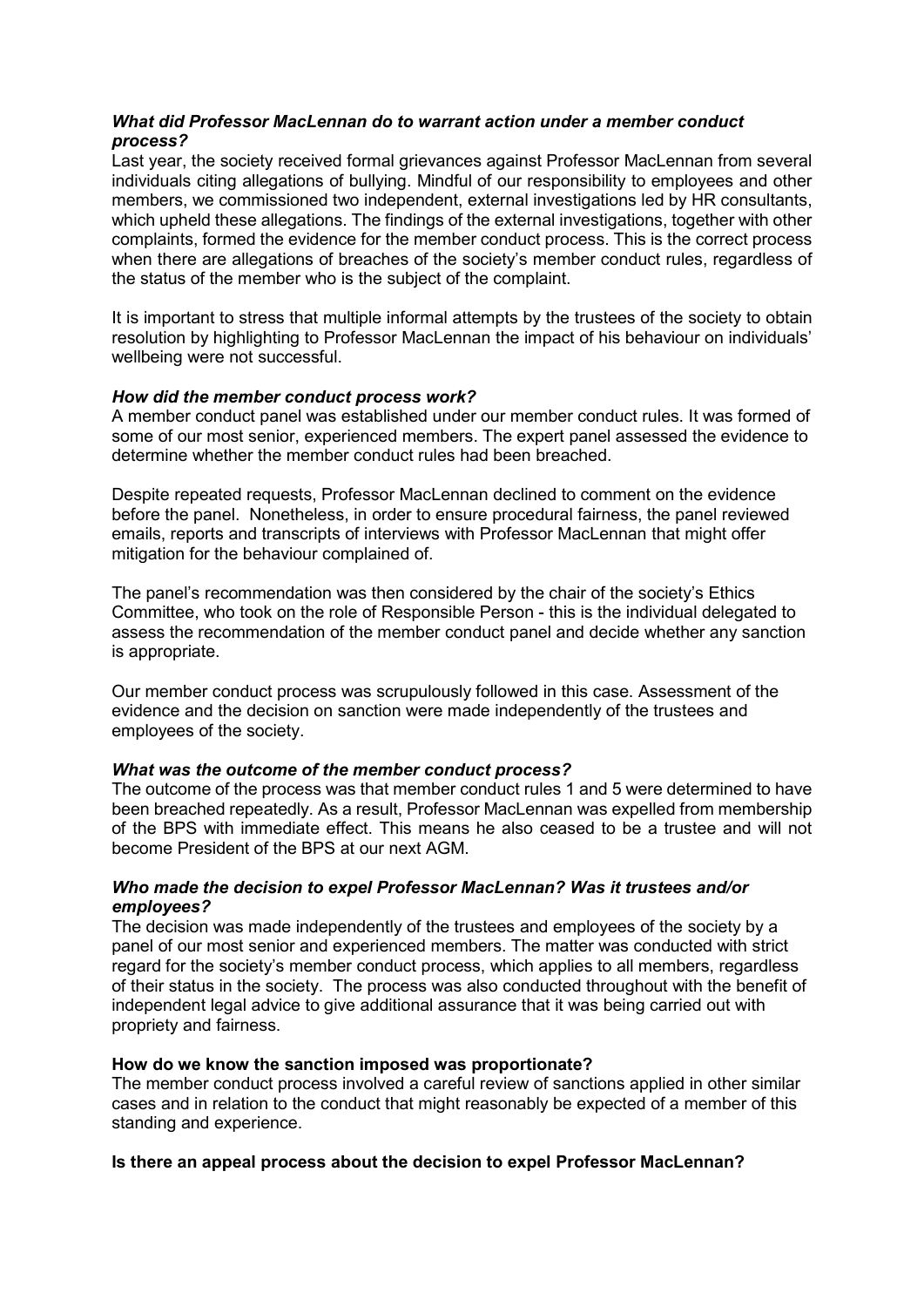Professor MacLennan may appeal this decision within 21 days if he believes that there are exceptional circumstances to justify this and/or that there were procedural failings. Any appeal can uphold the first decision, substitute any one of the three outcomes (reprimand, suspend or expel), or decide that the first decision should be set aside and that no further action is necessary. A member who has been expelled from the society may apply to rejoin the society provided that not less than three years have elapsed since the decision to expel and that they meet the reinstatement criteria in place at the time of application.

#### Is it fair to publish the outcome of the member conduct process?

In previous cases involving members, we have not communicated the details of the member conduct process. In this case, as the individual was a trustee and President Elect, transparency and accountability require us to act differently and to provide a summary of the conclusions of the process (and the reasons for them). While we understand that there is a need to balance Professor MacLennan's rights in any decision to publish details about this outcome, the findings against him were serious and he held a very senior role, and it is therefore important that our members understand the reasons for his expulsion.

## Why have you decided to release details of the outcome of the process while the appeal 'window' is still open?

The decision taken under the member conduct process is effective immediately. It is subject to appeal if Professor MacLennan believes there are exceptional circumstances to justify this and/or that there were procedural failings, but the decision to expel stands unless and until it is overturned on appeal. However, there may be no appeal; or an appeal may be unsuccessful. Accordingly, it is entirely appropriate to inform members of the outcome now.

## Why didn't you tell members earlier that this process was underway?

Throughout this entire matter, the trustees have been very mindful of the requirement to respect the confidentiality of the process and of those who have made grievances. The requirement for confidentiality while the process was ongoing outweighed our normal desire to be completely transparent and open about how the society is being run.

#### Have you taken action against Professor MacLennan because he was critical of the society?

Absolutely not. All our members, regardless of their status in the society, must abide by our member conduct rules. The society is extremely conscious of the seriousness of removing an elected official from membership and therefore from office. The trustees are also very mindful of their duty to act fairly to the member and in the best interests of the society, its members and staff. This matter was the subject of two independent, external investigations and the ultimate decision to expel Professor MacLennan was made independently of the trustees. As a society, it is important that we all live the values set out in our Code of Ethics and Conduct, regardless of our position in the organisation.

## Can Professor MacLennan be reinstated as President Elect or President if he successfully appeals the decision to expel him?

If Professor MacLennan has his membership reinstated on appeal, he would not automatically reassume his role as trustee and President Elect, although he would be eligible for re-election to the Board in line with its usual procedures. The BPS constitution provides mechanisms for filling vacancies on the board and these must be followed. These procedures do not include an option for the board to choose to reinstate Professor MacLennan (as President or President Elect) if his appeal is successful.

#### What is the process for filling the now vacant role of President for 2021-2022?

The process to fill the vacant presidency is set out in our statutes. Statute 18(7) (b) states that only current trustees or members of the Senate may be nominated for the position of